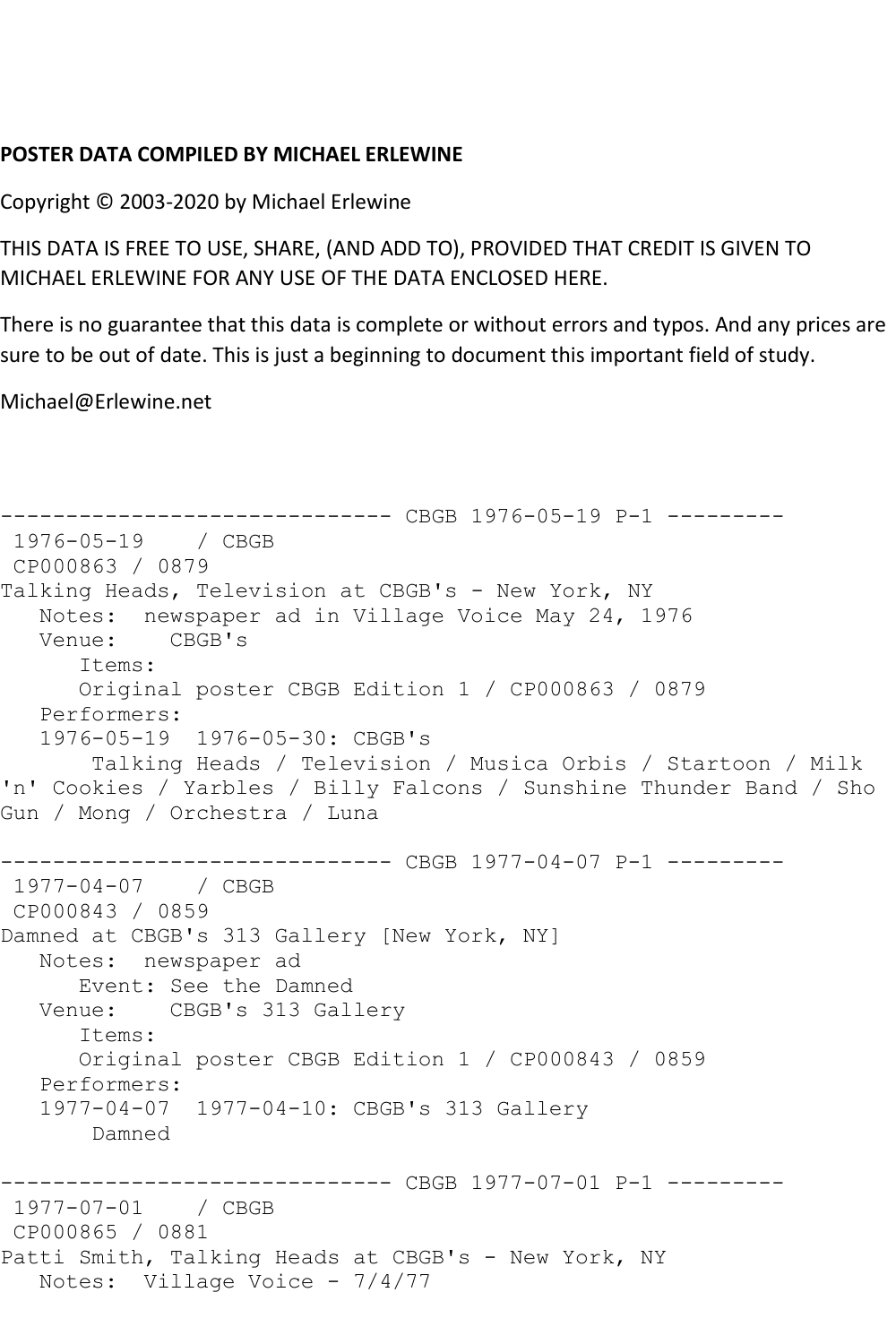Venue: CBGB's Items: Original poster CBGB Edition 1 / CP000865 / 0881 Performers: 1977-07-01 1977-07-10: CBGB's Patti Smith / Talking Heads / Blondie / Lido / Alex Chilton ------------------------------ CBGB-5.156 1977-08-18 P-1 --------- 1977-08-18 / CBGB 5.156 CP002968 / 2925 Dead Boys at CBGB's - New York, NY Notes: This item appears in the Art of Rock book, plate no. 5.156 Venue: CBGB's Promoter: Book: Art of Rock Items: Original poster CBGB-5.156 Edition 1 / CP002968 / 2925 AORPlate: 5.156 Performers: 1977-08-18 1977-08-20: CBGB's Dead Boys ------------------------------ CBGB 1979-06-07 P-1 --------- 1979-06-07 / CBGB CP000849 / 0865 Plasmatics at CBGB's - New York, NY Notes: newspaper ad<br>Venue: CBGB's CBGB's Items: Original poster CBGB Edition 1 / CP000849 / 0865 Performers: 1979-06-07 1979-06-09: CBGB's Plasmatics ------------------------------ CBGB 1980-01-11 P-1 --------- 1980-01-11 / CBGB CP002950 / 2908 Bloodless Pharoahs, Vohrs at CBGB's - New York, NY Venue: CBGB's Items: Original poster CBGB Edition 1 / CP002950 / 2908 Performers: 1980-01-11: CBGB's Bloodless Pharoahs / Vohrs / Controlled Bleeders 1980-02-12: Proof / Bloodless Pharoahs / Vohrs ------------------------------ CBGB-5.158 1980-02-21 P-1 --------- 1980-02-21 / CBGB 5.158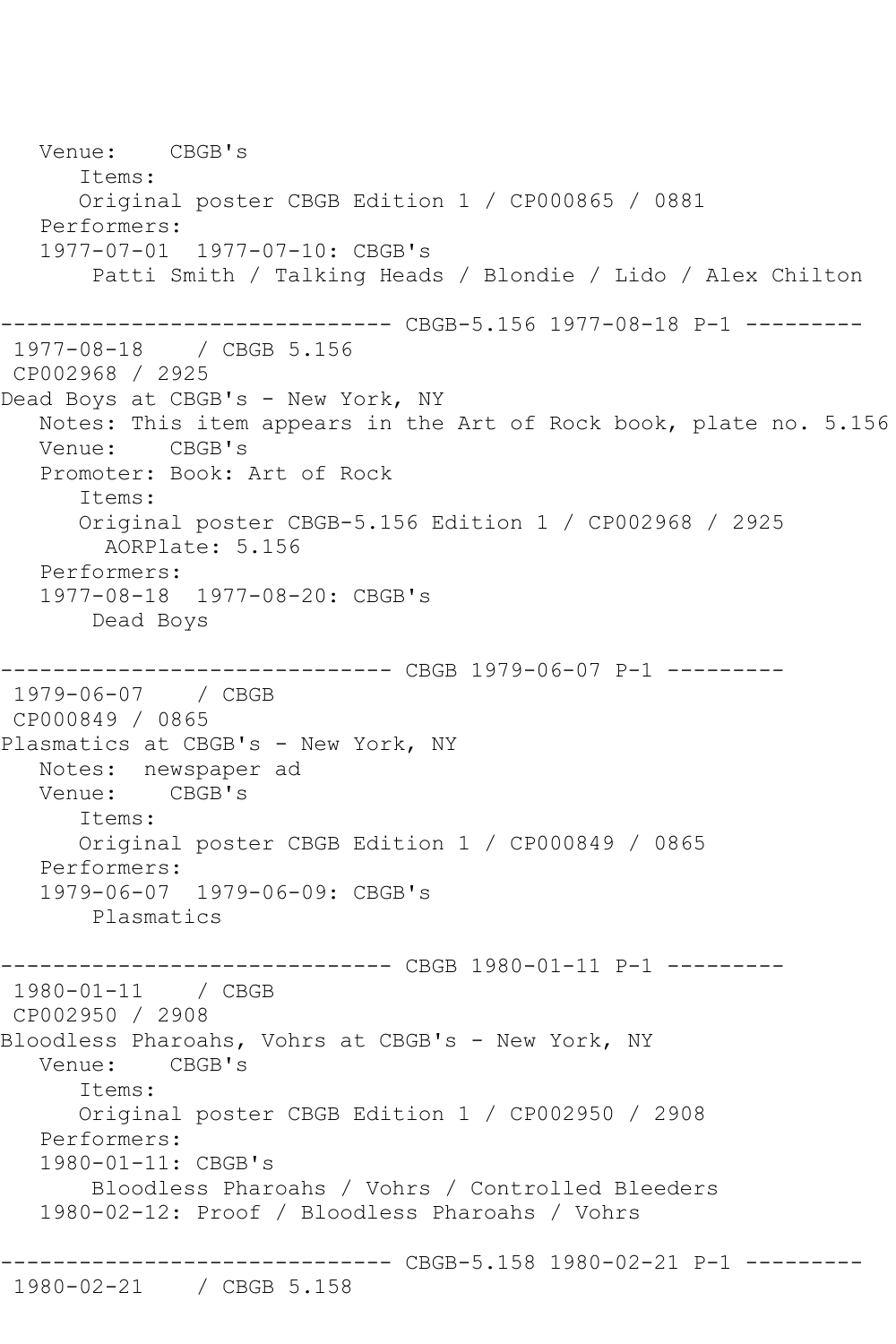CP002949 / 2907 Active Ingredients, Formula at CBGB's - New York, NY Notes: This item appears in the Art of Rock book, plate no. 5.158 Venue: CBGB's Promoter: Book: Art of Rock Items: Original poster CBGB-5.158 Edition 1 / CP002949 / 2907 AORPlate: 5.158 Performers: 1980-02-21: CBGB's Active Ingredients / Formula / Gramaphone 1980-02-22: Bloodless Pharoahs / Craig Bevan and the Tourists 1980-02-23: Quincy ---------- CBGB-5.157 1980-06-20 P-1 ---------1980-06-20 / CBGB 5.157 CP002951 / 2909 Urban Blight, Cheaters at CBGB's - New York, NY Notes: This item appears in the Art of Rock book, plate no. 5.157 Event: Big Fat Clams From Outer Space at CBGB, New York City, NY Venue: CBGB's Promoter: Book: Art of Rock Items: Original poster CBGB-5.157 Edition 1 / CP002951 / 2909 AORPlate: 5.157 Performers: 1980-06-20 1980-06-22: CBGB's Urban Blight / Cheaters / King / Jon and the Cats / Wise Guys / Go / Paper Men ------------------------------ CBGB-5.159 1980-10-31 P-1 --------- 1980-10-31 / CBGB 5.159 CP002959 / 2917 Rudies, Helen Wheels Band at CBGB's - New York, NY Notes: This item appears in the Art of Rock book, plate no. 5.159 Event: Halloween Night Venue: CBGB's Promoter: Book: Art of Rock Items: Original poster CBGB-5.159 Edition 1 / CP002959 / 2917 AORPlate: 5.159 Performers: 1980-10-31: CBGB's Rudies / Helen Wheels Band ------------------------------ 1983 P ---------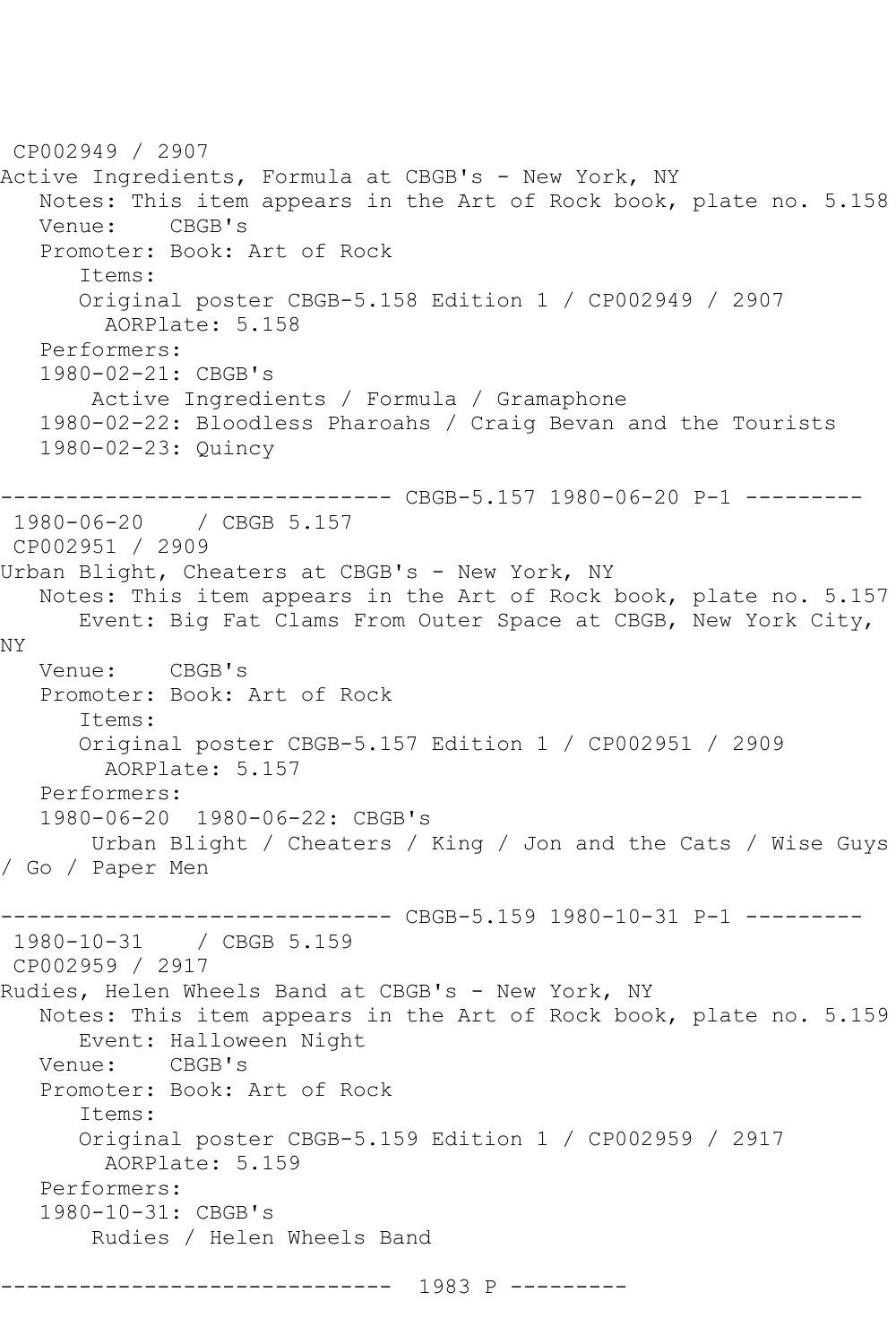```
1983 / 
CP052213 / CP052213
CBGB the 10th Year / 1973 to 1983
   Notes: Poster, "CBGB The 10th Year" 1973 - 1983.. This poster is 
a commemorative, put out by CBGB, and is made up of hundreds of 
clippings from their illustrious years on the Bowery In New York 
City's East Village outskirts. Ok... name some bands.. Uh... 
Plasmatics, Television, The Cramps, the Dickies, Dead Boys, U.K. 
Subs, Patti Smith, Talking Heads, Tom Petty, The Ramones, The 
Fleshtones, Richard Hell and the Voidoids, The Lounge Lizards, 
Suicide, Robert Gordon, Bad Brains.. anyway, there are hundreds of 
listings... some larger, some smaller. Poster on very thin white 
stock, the cheap thin kind used for actual postings.<br>Venue: CBGB's
           CBGB's
       Items:
       Original poster / CP052213 / CP052213 (25 x 35)
   Performers:
   1983: CBGB's
------------------------------ CBGB 1986-11-12 P ---------
1986-11-12 / CBGB 
CP023396 / CP023396
Floor Kiss at C.B.G.B.
  Artist: Daniel Hellman<br>Venue: CBGB's
  Venue:
       Items:
       Original poster CBGB / CP023396 / CP023396 (8-1/2 x 11)
   Performers:
    1986-11-12: CBGB's
        Floor Kiss
------------------------------ CBGB 1988-06-24 P ---------
1988-06-24 / CBGB 
CP023276 / CP023276
Freaks, House of God at C.B.G.B.
   Venue: CBGB's
       Items:
       Original poster CBGB / CP023276 / CP023276 (11 x 17)
   Performers:
    1988-06-24: CBGB's
        Freaks / House of God
    1988-06-23: Maxwell's
        Freaks / N.Y.C. Grunge-Out / Lunachicks / Da Willys
          ------------------------------ CBGB 1989-06-16 P ---------
1989-06-16 / CBGB
```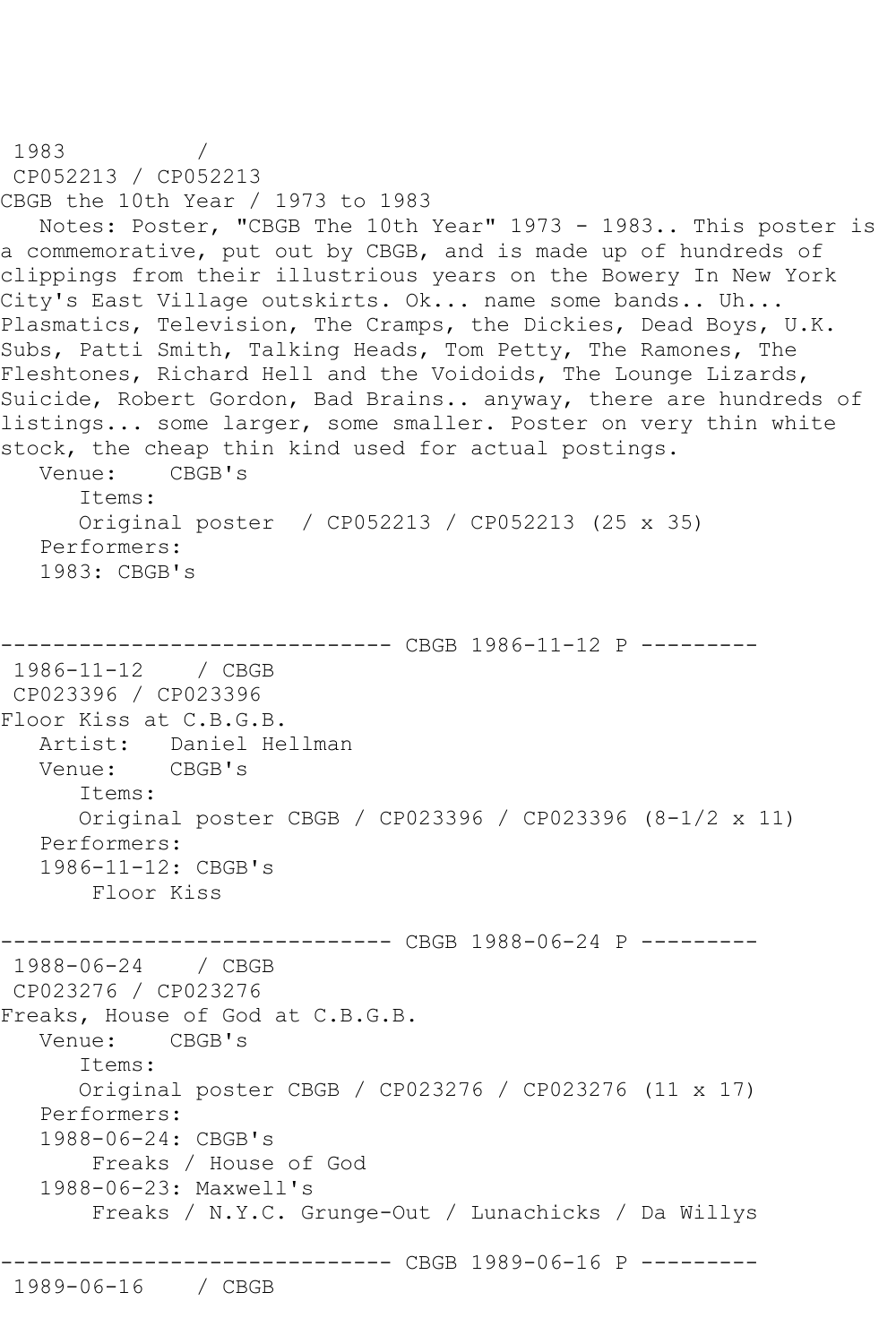CP022998 / CP022998 Range War at C.B.G.B. Venue: CBGB's Items: Original poster CBGB / CP022998 / CP022998 (11 x 17) Performers: 1989-06-16: CBGB's Range War ------------------------------ CBGB 1989-06-23 P --------- 1989-06-23 / CBGB CP023341 / CP023341 Live Skull, Die Kreuzen at C.B.G.B. Venue: CBGB's Items: Original poster CBGB / CP023341 / CP023341 (8-1/2 x 11) Performers: 1989-06-23: CBGB's Live Skull / Die Kreuzen / Dust Devils ------------------------------ CBGB 1989-07-01 P --------- 1989-07-01 / CBGB CP023010 / CP023010 Band of Susans, Airlines at C.B.G.B. Venue: CBGB's Items: Original poster CBGB / CP023010 / CP023010 (11 x 17) Performers: 1989-07-01: CBGB's Band of Susans / Airlines ------------------------------ CBGB 1990-01-27 P --------- 1990-01-27 / CBGB CP023397 / CP023397 Skinner Box at C.B.G.B. Artist: Dan Dulin Venue: CBGB's Items: Original poster CBGB / CP023397 / CP023397 (8-1/2 x 11) Performers: 1990-01-27: CBGB's Skinner Box ------------------------------ CBGB 1992-10-22 P --------- 1992-10-22 / CBGB CP061241 / CP061241 Frank Kozik at CBGB's, NYC - New York, NY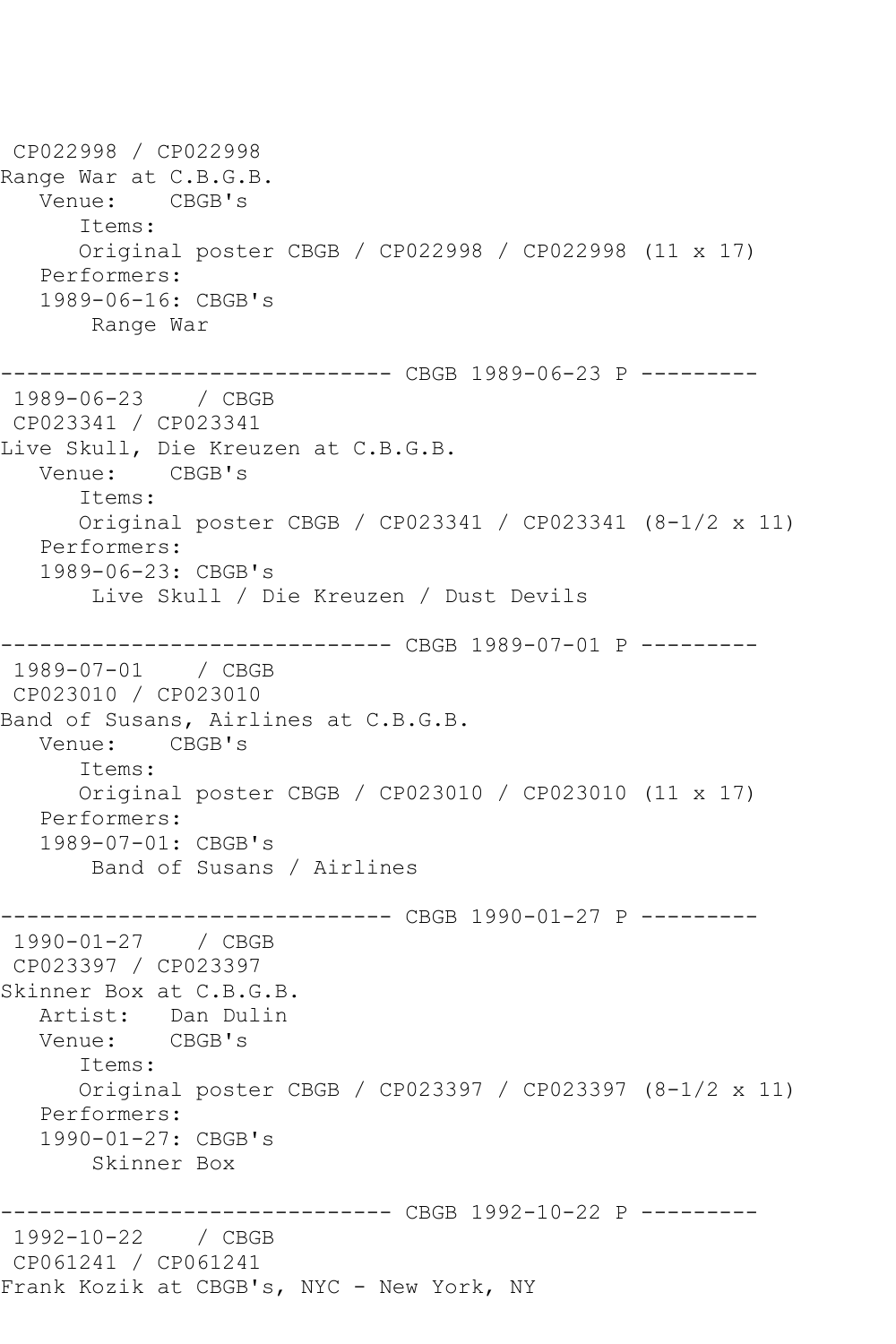Notes: Limited edition of 260. Benefit: Wee Widdul Piggums Final Appearance Artist: Frank Kozik Venue: CBGB's 313 Gallery Items: Original poster CBGB / CP061241 / CP061241 (22-1/2 x 35) Notes: Limited Edition of 260 Price: 150.00 Performers: 1992-10-22 1992-11-28: CBGB's 313 Gallery ------------------------------ CBGB 1993-05-07 P --------- 1993-05-07 / CBGB CP010860 / CS06897 WNOC at CBGB, 40th St Underground - Philadelphia, PA Notes: Offset, red on white Venue: CBGB's Items: Original poster CBGB / CP010860 / CS06897 Performers: 1993-05-07 1993-05-08: CBGB's WNOC ---------- CBGB 1993-07-16 P ---------1993-07-16 / CBGB CP023444 / CP023444 D Generation at C.B.G.B. Venue: CBGB's Items: Original poster CBGB / CP023444 / CP023444 (8-1/2 x 11) Performers: 1993-07-16: CBGB's D Generation ------------------------------ 1993-07-23 P --------- 1993-07-23 / CP061292 / CP061292 Boss Hog, Cosmic Psychos at CBGB's [Philadelphia, PA] Notes: Limited edition of 500. Benefit: 1993 Amrep All Star Fuck Fest Artist: Frank Kozik Venue: CBGB's Items: Original poster / CP061292 / CP061292 (17-1/2 x 22-1/2) Notes: Limited Edition of 500 Price: 75.00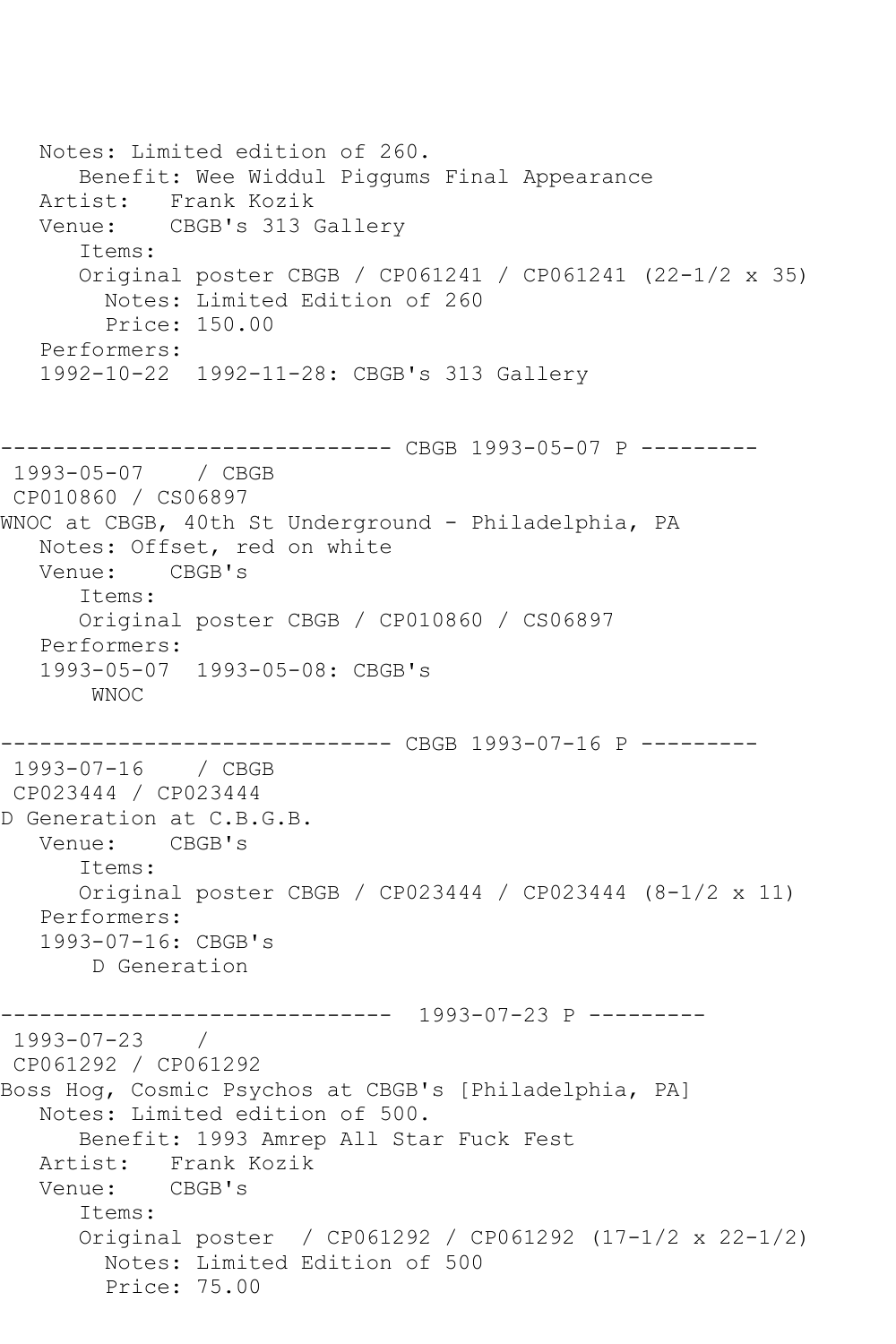Performers: 1993-07-23: CBGB's Boss Hog / Cosmic Psychos / Hammerhead / Janitor Joe / Chokebore ------------------------------ CBGB 1993-08-03 P --------- 1993-08-03 / CBGB CP023416 / CP023416 Love Alien at C.B.G.B. Venue: CBGB's Items: Original poster CBGB / CP023416 / CP023416 (8-1/2 x 11) Performers: 1993-08-03: CBGB's Love Alien ------------------------------ 1993-09-18 P --------- 1993-09-18 / CP061410 / CP061410 Clusterfuck 1993 Artist: Coop Venue: CBGB's Items: Original poster / CP061410 / CP061410 (14 x 22-1/2) Performers: 1993-09-18: CBGB's Today Is the Day / Chokebore / Guzzard ------------------------------ 1993-10-13 P --------- 1993-10-13 / CP061247 / CP061247 Posters Serigraphs and Original Works by Frank Kozik Notes: Limited edition of 250. Artist: Frank Kozik Venue: CBGB's 313 Gallery Items: Original poster / CP061247 / CP061247 (22-1/2 x 35) Notes: Limited Edition of 250 Price: 225.00 Performers: 1993-10-13 1993-11-27: CBGB's 313 Gallery ------------------------------ 1993-12-11 P --------- 1993-12-11 / CP061285 / CP061285 Helmet, Grey at CBGB's [Philadelphia, PA]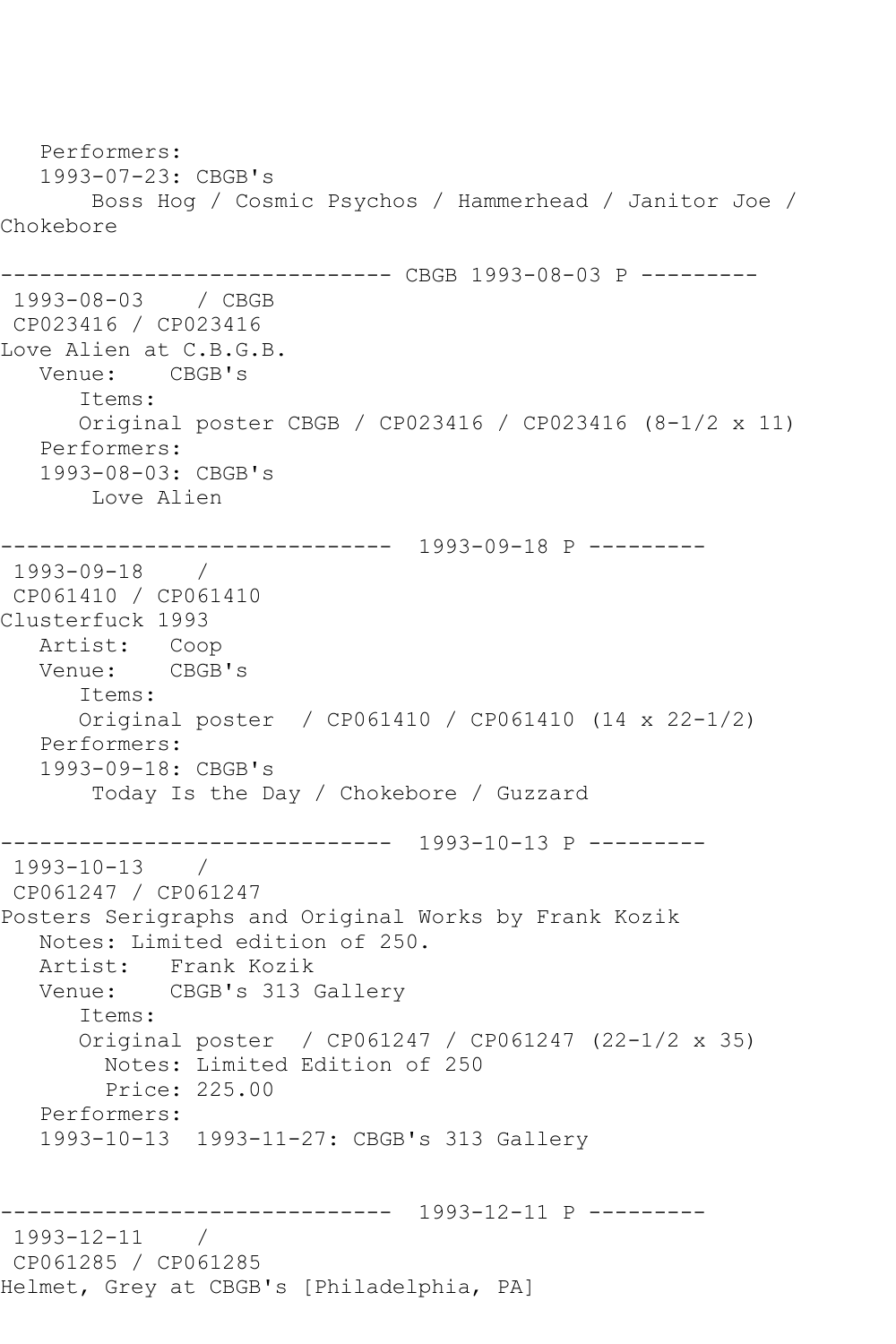Notes: Limited edition of 500. Artist: Frank Kozik Venue: CBGB's Items: Original poster / CP061285 / CP061285 (17-1/2 x 22-1/2) Notes: Limited Edition of 500 Price: 50.00 Performers: 1993-12-11: CBGB's Helmet / Grey / Loudspeaker / Gin Mill / Jon Spencer Blues Explosion ------------------------------ 1993-12-19 P --------- 1993-12-19 / CP061283 / CP061283 Damned, Jesus Lizard at CBGB's [Philadelphia, PA] Notes: Limited edition of 500. Artist: Frank Kozik Venue: CBGB's Items: Original poster / CP061283 / CP061283 (17-1/2 x 22-1/2) Notes: Limited Edition of 500 Price: 50.00 Performers: 1993-12-19: CBGB's Damned / Jesus Lizard ------------------------------ CBGB 1994-07-04 P-1 --------- 1994-07-04 / CBGB CP003351 / ALJ19940704 Chemlab, Thought Industry at CBGB's - New York, NY Artist: Allen Jaeger<br>Venue: CBGB's Venue: Items: Original poster CBGB Edition 1 / CP003351 / ALJ19940704 CBGB / NONE / ALJ199407 Performers: 1994-07-04: CBGB's Chemlab / Thought Industry ------------------------------ CBGB 1994-09-20 P-1 --------- 1994-09-20 / CBGB CP013079 / FK19940920 Frank Kozik: A Day Late and a Dollar Shor at CBGB's, NYC - New York, NY Artist: Frank Kozik<br>Venue: CBGB's Venue: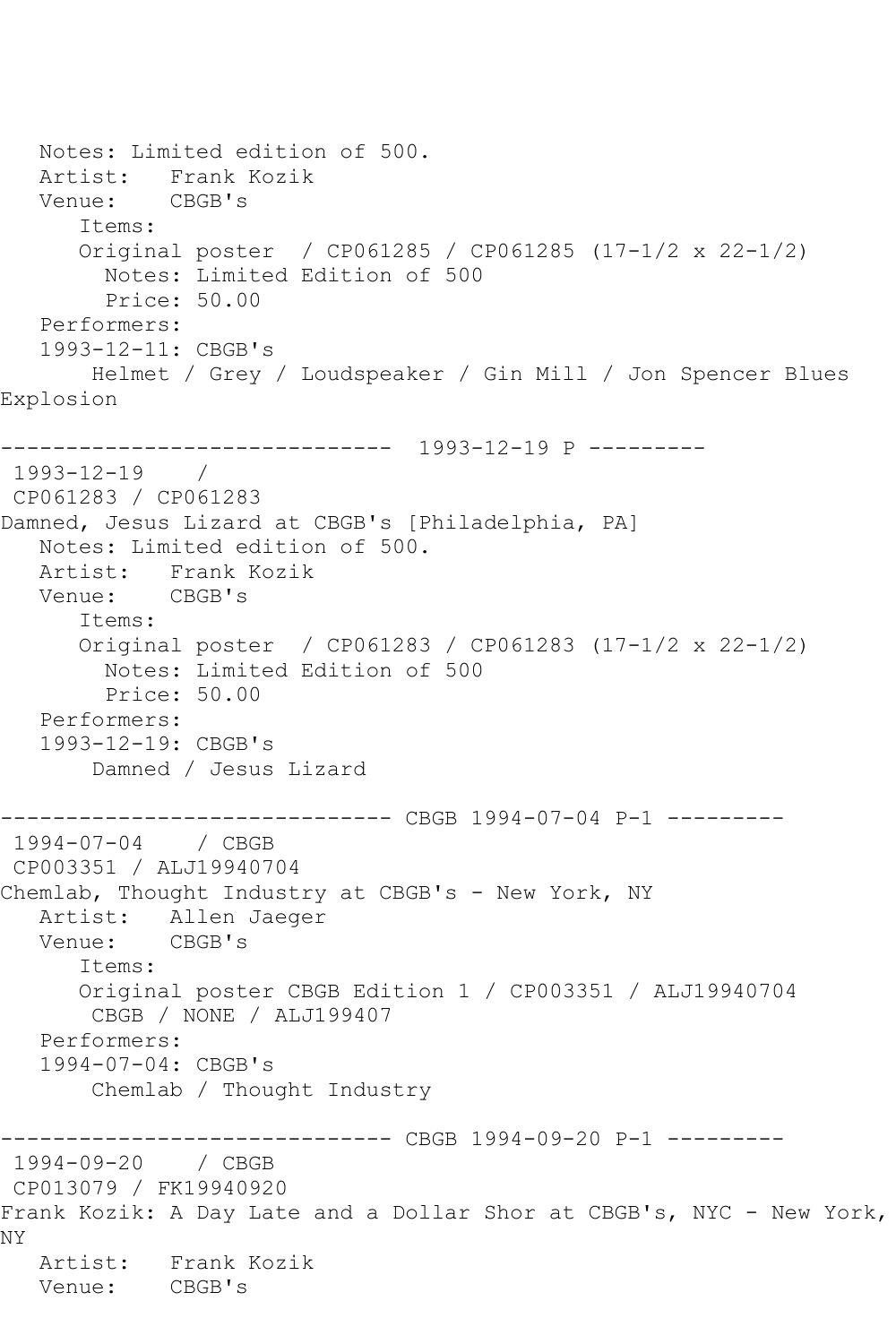Items: Original poster CBGB Edition 1 / CP013079 / FK19940920 Performers: 1994-09-20: CBGB's ------------------------------ 1994-09-20 P --------- 1994-09-20 / CP061278 / CP061278 Posters Serigraphs and Original Works by Frank Kozik Notes: Signed Limited Edition of 400 This item appears in the book 'The Art of Modern Rock' as AMR # 260.2<br>Artist: Frank Kozik Venue: CBGB's 313 Gallery Items: Original poster / CP061278 / CP061278 (17-1/2 x 22-1/2) Notes: Limited Edition of 400 Price: 125.00 Performers: 1994-09-20 1994-10-22: CBGB's 313 Gallery ------------------------------ CBGB-MA-061 1995-12-12 P-1 --------- 1995-12-12 / CBGB MA-061 CP007517 / CP02761 The next Wave: Mark Arminski, John Howard at CBGB's - New York, NY Notes: This item appears in the book 'The Art of Modern Rock' as AMR # 081.6 Private Notes: Arminski Other: Art Show<br>Artist: Mark Arm Mark Arminski<br>CBGB's Venue: Items: Original poster CBGB-MA-061 Edition 1 / CP007517 / CP02761 Price: 30.00 Handbill CBGB-MA-061 Edition 1 / CP008724 / CP03969 Price: 5.00 CBGB-MA-061 / NONE / ARM061 Performers: 1995-12-12 1996-01-13: CBGB's Mark Arminski / John Howard / Troy Alders / David Fremont / Chris Shaw / Psychic Sparkplug ------------------------------ PCL-PCL-093 1996-02-23 P --------- 1996-02-23 / PCL PCL-093 CP009147 / CP06315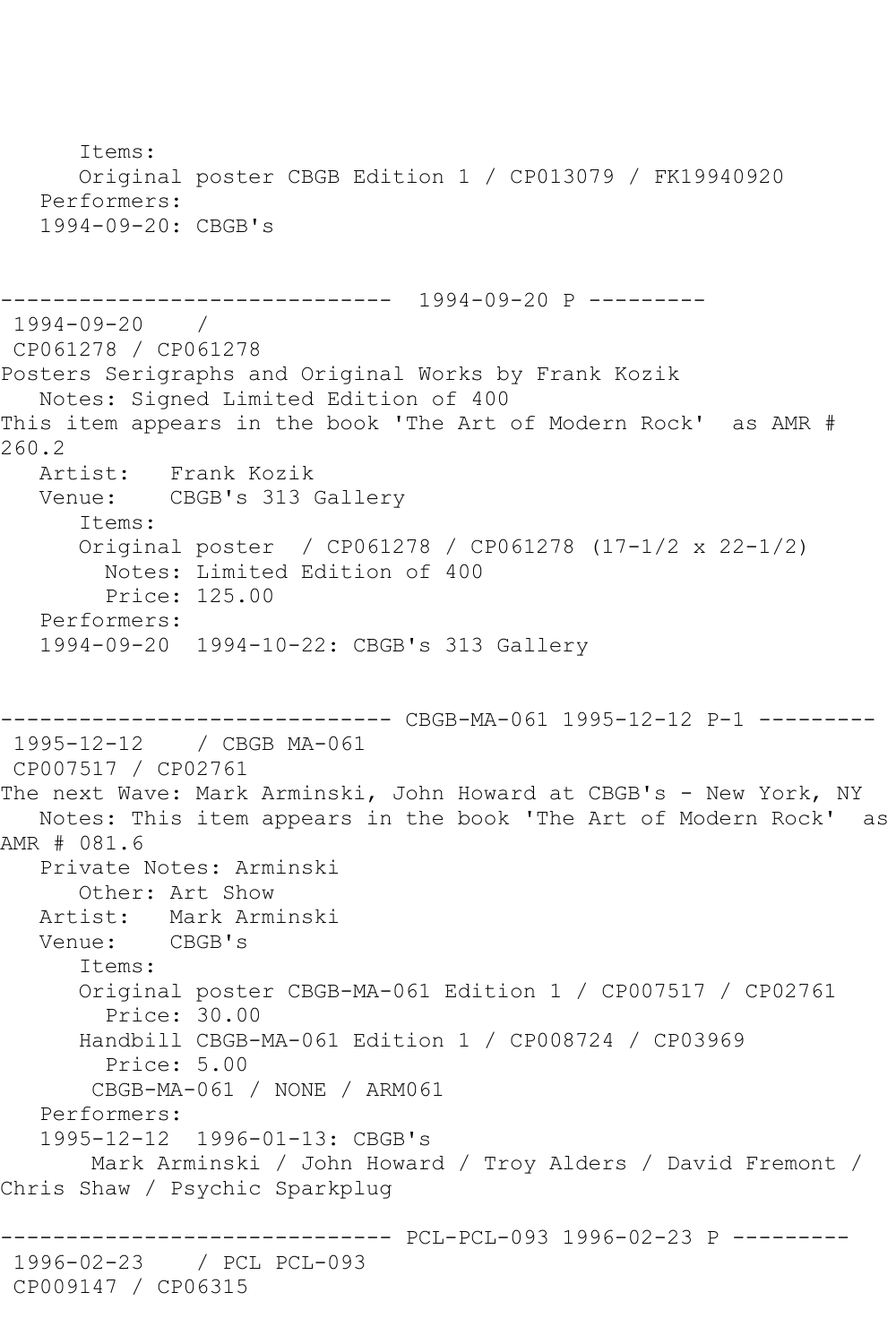```
Supernova at CBGB's - New York, NY
    Private Notes: * Signed
  Artist: Ward Sutton<br>Venue: CBGB's
  Venue:
    Promoter: Art Rock PCL Series
       Items:
       Original poster PCL-PCL-093 / CP009147 / CP06315
         Price: 25.00
   Performers:
    1996-02-23: CBGB's
        Set: PCL
        Supernova
------------------------------ CBGB 1996-04-01 P ---------
1996-04-01 / CBGB 
CP010702 / CS06739
Steel Pole Bathtub, Love 666 at CBGB's, NYC - New York, NY
   Artist: Psychic Sparkplug
   Venue: CBGB's
       Items:
       Original poster CBGB / CP010702 / CS06739
    Performers:
    1996-04-01: CBGB's
        Steel Pole Bathtub / Love 666
------------------------------ CBGB-HESS-99-06 1999-12-08 P-1 ------
---
 1999-12-08 / CBGB HESS-99-06
CP006031 / CP01280
Derek Hess, Keelhaul at CBGB's - New York, NY
   Private Notes: Derek Hess
  Artist: Derek Hess<br>Venue: CBGB's
           CBGB's
       Items:
       Original poster CBGB-HESS-99-06 Edition 1 / CP006031 / CP01280
         Price: 75.00
        CBGB-HESS-99-06 / CP012561 / DHCBGB9906
        CBGB-HESS-99-06 / NONE / DHCBGB990
   Performers:
    1999-12-08: CBGB's
        Derek Hess / Keelhaul / Disengage / Red Giant
                  ------------- CBGB 19zz-01-22 P-1 ----------
19zz-01-22 / CBGB 
CP002945 / 2903
Talking Heads at CBGB's - New York, NY
   Venue: CBGB's
```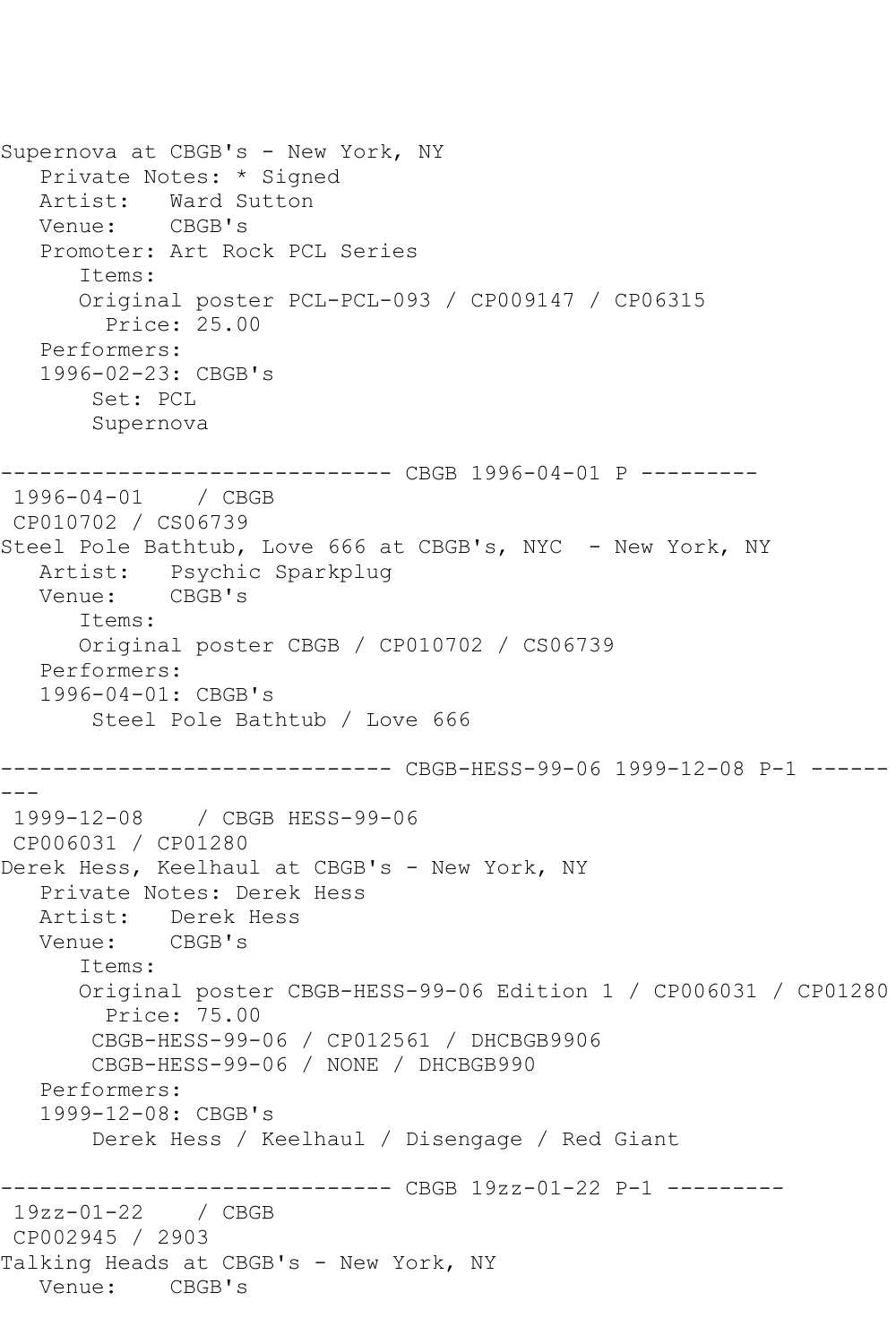```
 Items:
       Original poster CBGB Edition 1 / CP002945 / 2903
    Performers:
    19zz-01-22 19zz-01-25: CBGB's
        Talking Heads
------------------------------ CBGB 19zz-03-31 P-1 ---------
19zz-03-31 / CBGB 
CP014582 / MARM390
Samiam, The Goops at CBGB's - New York, NY<br>Venue: CBGB's
            CBGB's
       Items:
       Original poster CBGB Edition 1 / CP014582 / MARM390
   Performers:
    19zz-03-30: CBGB's
        Samiam / Goops / Chokebore
    19zz-03-31: Maxwell's
------------------------------ CBGB 19zz-12-12 P-1 ---------
19zz-12-12 / CBGB 
CP014412 / MARM216
Flaming Lips, Lonely Sorts of Death at CBGB's - New York, NY
   Venue: CBGB's
       Items:
       Original poster CBGB Edition 1 / CP014412 / MARM216
   Performers:
    19zz-12-12: CBGB's
        Flaming Lips / Lonely Sorts of Death
           ------------------------------ 2000-02-21 P ---------
2000-02-21 / 
CP700928 / CP700928
Dan Blakeslee at CBGB's [New York, NY]
   Notes: 
This item appears in the book 'The Art of Modern Rock' as AMR # 269
   Artist: Dan Blakeslee
   Venue: CBGB's
       Items:
       Original poster / CP700928 / CP700928 (11 x 13-1/2)
   Performers:
    2000-02-21: CBGB's
        Dan Blakeslee
                    ------------------------------ 2002-07-12 P ---------
2002-07-12 / 
CP047050 / CP047050
```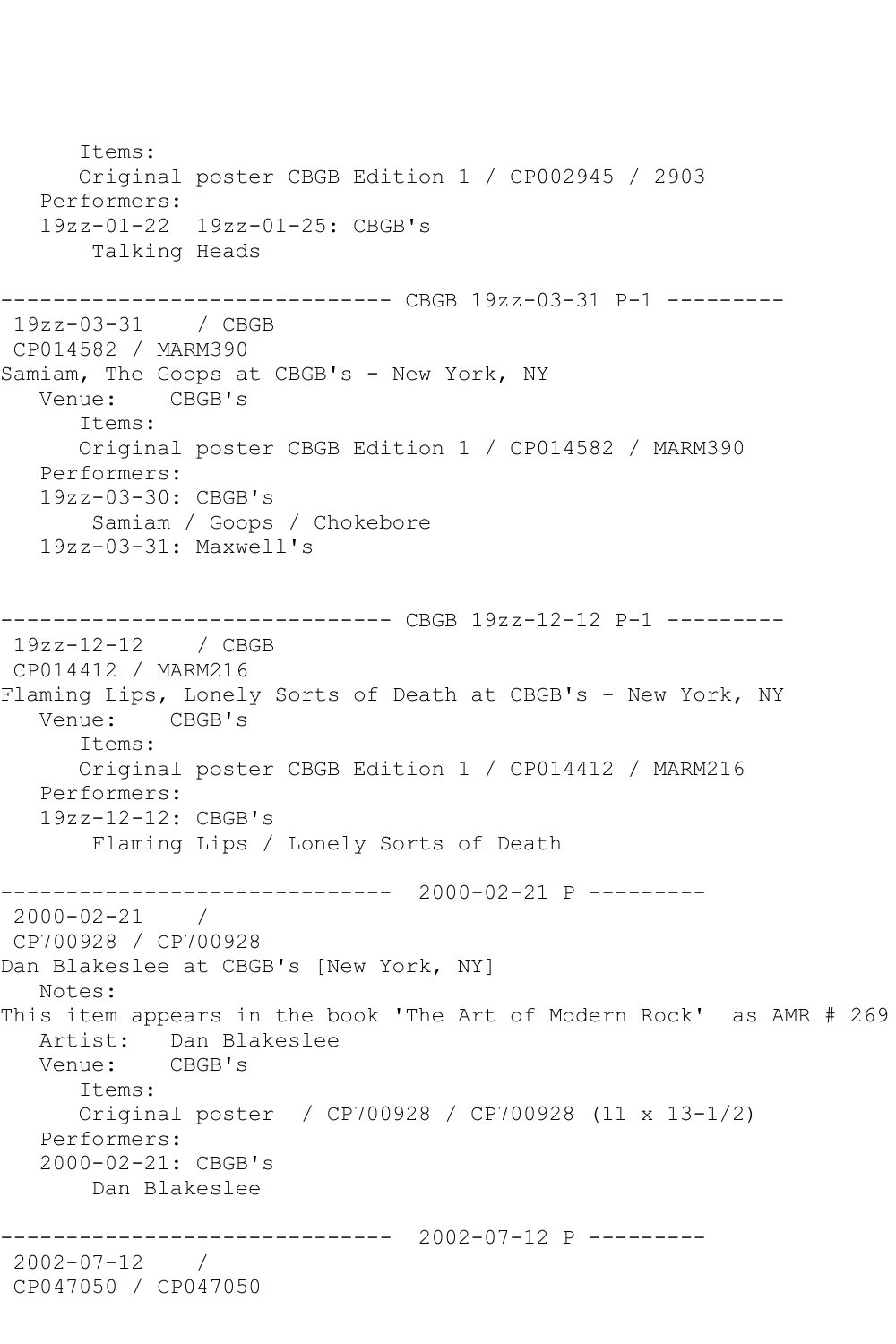Kalibas at Midgard Comics - Philadelphia, PA Benefit: Mr. Roboto Project Artist: Andrew Todd Venue: Midgard Comics Items: Original poster / CP047050 / CP047050 Performers: 2002-07-12: Midgard Comics Kalibas 2002-07-13: Classic Rocks Kalibas 2002-07-14: Hellfest Kalibas 2002-07-15: TBA Kalibas 2002-07-16: Exit 23 Kalibas 2002-07-17: TBA Kalibas 2002-07-18: Home Base Kalibas 2002-07-19: TBA Kalibas 2002-07-20: Killtime Kalibas 2002-07-21: CBGB's Kalibas 2002-07-22: Sidebar Kalibas 2002-07-23: Hole in the Wall Kalibas 2002-07-24: Brew Ha Ha Kalibas 2002-07-25: Somber Reptile Kalibas 2002-07-26: Boiler Room Kalibas 2002-07-27: Dixie Taverne Kalibas 2002-07-28: Map Room Kalibas ------------------------------ 2003-05-05 P --------- 2003-05-05 / CP061769 / CP061769 Candiria at CBGB Artist: Sean Carroll - Sandusky Bay Poster Works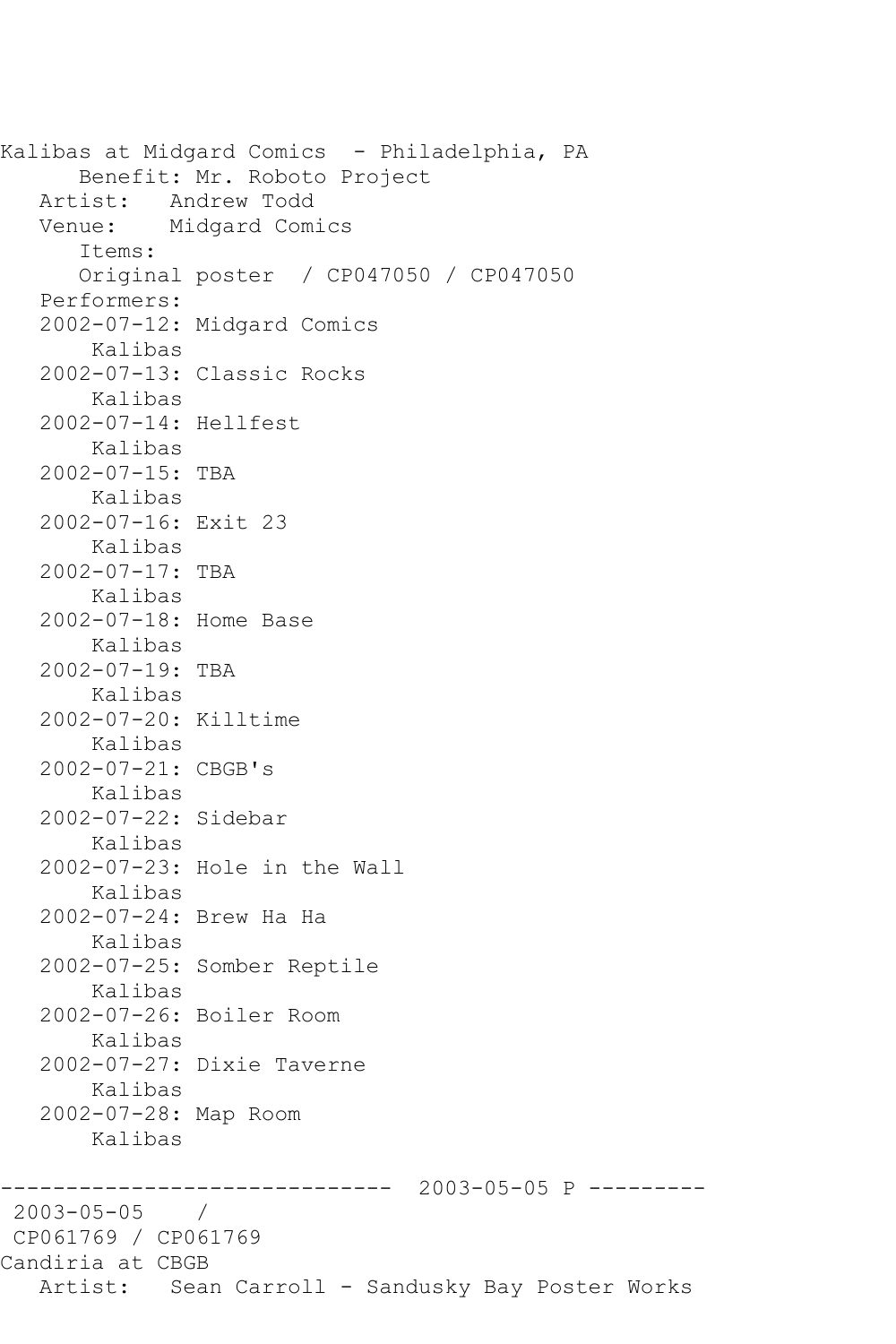Venue: CBGB Items: Original poster / CP061769 / CP061769 Notes: Signed Limited Edition of 55 Performers: 2003-05-05: CBGB Candiria ------------------------------ 2003-05-17 P --------- 2003-05-17 / CP047443 / CP047443 Slaughter and the Dogs, Misjudged at CBGBs Artist: Punchgut Studio Venue: CBGB's Items: Original poster / CP047443 / CP047443 Performers: 2003-05-17: CBGB's Slaughter and the Dogs / Misjudged / Polyabuse / Krays / Dean Dean and the Sex Machine ------------------------------ 2003-08-17 P --------- 2003-08-17 / CP051188 / CP051188 Poison the Well, Hope Cospiracy at CBGB's - Philadelphia, PA Artist: Peter Cardoso Venue: CBGB's Promoter: Trustkill Records Items: Original poster / CP051188 / CP051188 Performers: 2003-08-17: CBGB's Poison the Well / Hope Cospiracy / Nora ------------------------------ 2003-12-27 P --------- 2003-12-27 / CP050579 / CP050579 Smokewagon, Electromatic at CBGB's, NYC - New York, NY Notes: Edition of 50 High-quality inkjet printing, on heavyweight archival matte paper Artist: Electrofork / E. Daggar Venue: CBGB's Items: Original poster / CP050579 / CP050579 (11 x 15) Performers: 2003-12-27: CBGB's Smokewagon / Electromatic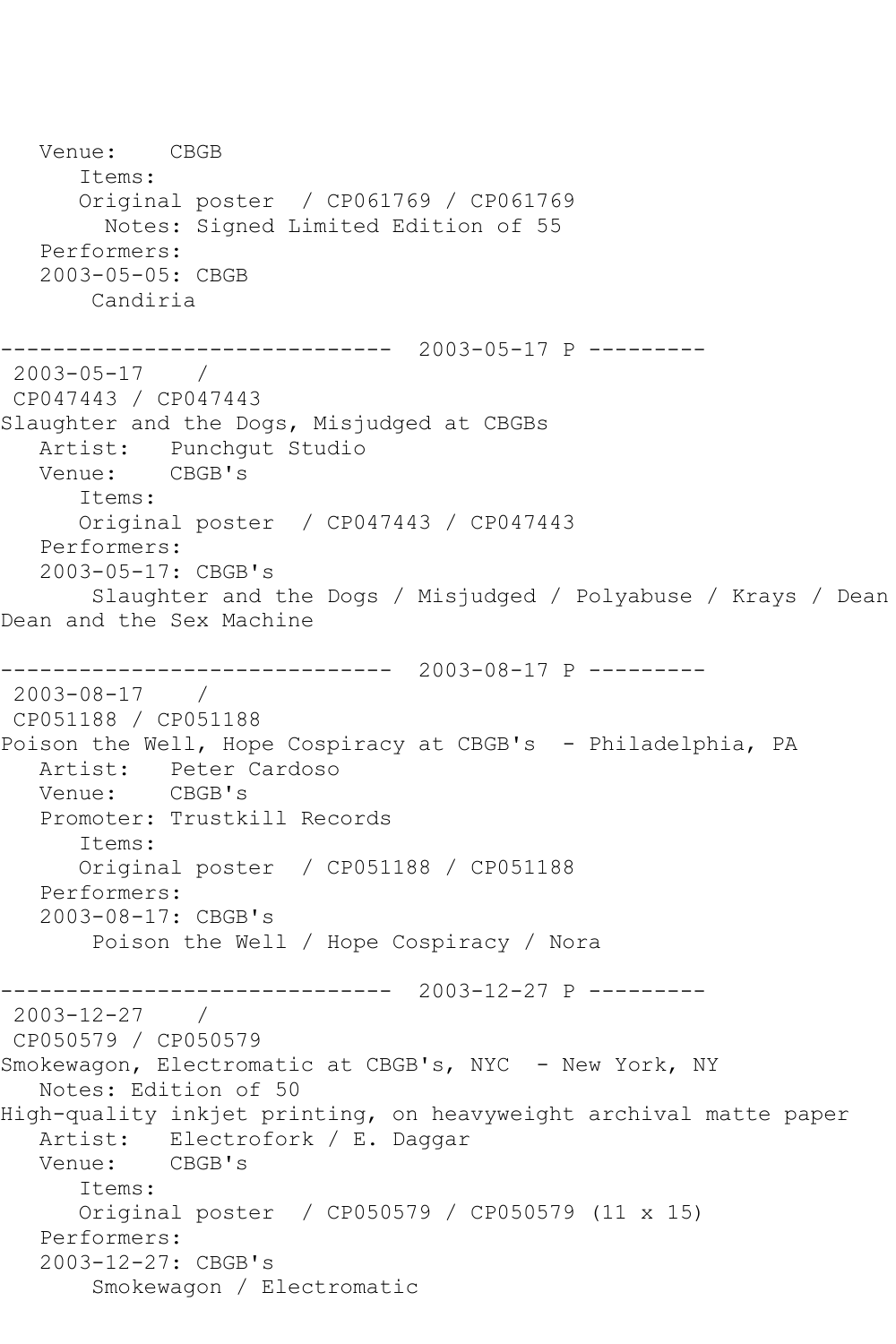------------------------------ KYB zzzz-02-09 P -------- zzzz-02-09 / KYB CP012120 / CS08157 Lesser Koodoo at Khyber Pass - Philadelphia, PA Notes: Photocopy (hand colored) Venue: Khyber Pass Items: Original poster KYB / CP012120 / CS08157 Performers: zzzz-02-09 zzzz-02-16: Khyber Pass CBGB's Monroe Tavern Lesser Koodoo ------------------------------ zzzz-07-05 P -------- zzzz-07-05 s / CP051000 / CP051000 Ann Beretta, Beatings at CBGB's - Philadelphia, PA Artist: Stainboy Venue: CBGB's Items: Original poster / CP051000 / CP051000 Performers: zzzz-07-05 sat: CBGB's Ann Beretta / Beatings / Trauma Queens / Jonestown ------------------------------ CBGB zzzz-07-23 P -------- zzzz-07-23 / CBGB CP051646 / CP051646 Boss Hog, Cosmic Psychos at CBGB's - Philadelphia, PA Artist: Coop<br>Venue: CBGB's Venue: Items: Original poster CBGB / CP051646 / CP051646 Performers: zzzz-07-23: CBGB's Boss Hog / Cosmic Psychos / Hammerhead / Janitor Joe / Chokebore ------------- zzzz-08-16 P --------zzzz-08-16 / CP050723 / CP050723 Ghoultown, Brimstones at CBGB's - Philadelphia, PA Artist: Jeff Gaither Venue: CBGB's Items: